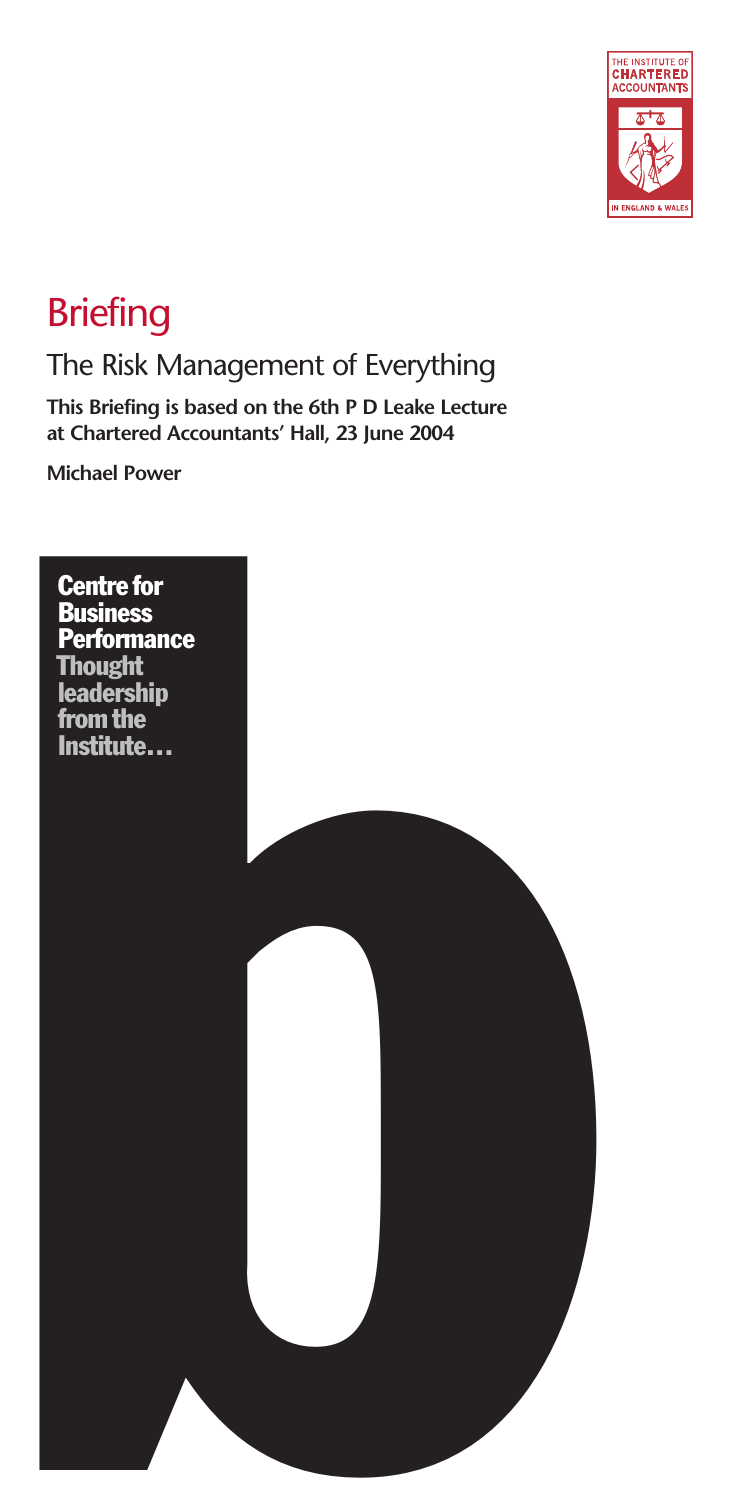The Centre for Business Performance sponsors and promotes leading-edge research on performance-related issues of immediate and long-term importance to the business community. Its goal is to advance thinking and practice related to performance enhancement and value creation and to encourage discussion of new ideas by directors, entrepreneurs and others

 $\begin{array}{lcl} \textbf{Centre for} \\\textbf{Business} \\\ \textbf{Peotomance} \\\ \textbf{Indexhip} \\\ \textbf{Institute} \\\ \textbf{Institute} \\\ \textbf{Institute} \\\ \textbf{Institute} \\\ \textbf{Institute} \\\ \textbf{Institute} \\\ \textbf{Institute} \\\ \textbf{Institute} \\\ \textbf{Institute} \\\ \textbf{Institute} \\\ \textbf{Institute} \\\ \textbf{Institute} \\\ \textbf{Institute} \\\ \textbf{Institute} \\\ \textbf{Institute} \\\ \textbf{Institute} \\\ \textbf{Institute} \\\ \textbf{Institute} \\\ \textbf{Institute} \\\ \textbf{In$ This briefing was produced with the help of a grant from the Institute of Chartered Accountants in England & Wales' charitable trusts. These trusts support educational projects relating to accountancy and economics. The Centre for Business Performance manages all grant applications.

Centre for **Business Performance Thought** leadership from the Institute…

**If you would like to know more about the Institute's leading-edge activities, please contact: Centre for Business Performance, Chartered Accountants' Hall, Moorgate Place, London EC2P 2BJ Fax: 020 7638 6009 Tel: 020 7920 8634 Website: www.icaew.co.uk/centre**

**Email: centre@icaew.co.uk**

TECPLM3249 7/04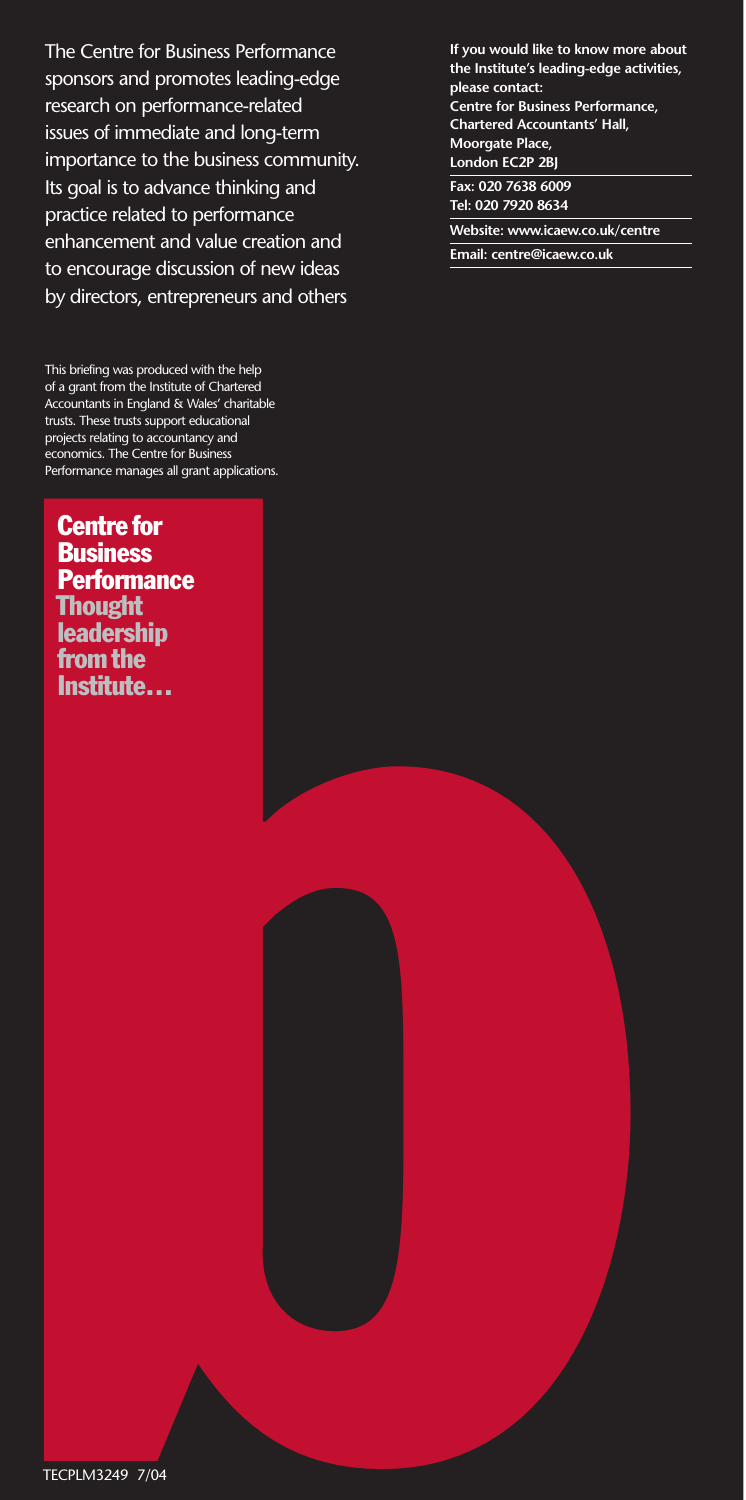# **Briefing**

The Risk Management of Everything

**This Briefing is based on the 6th P D Leake Lecture at Chartered Accountants' Hall by Michael Power, 23 June 2004**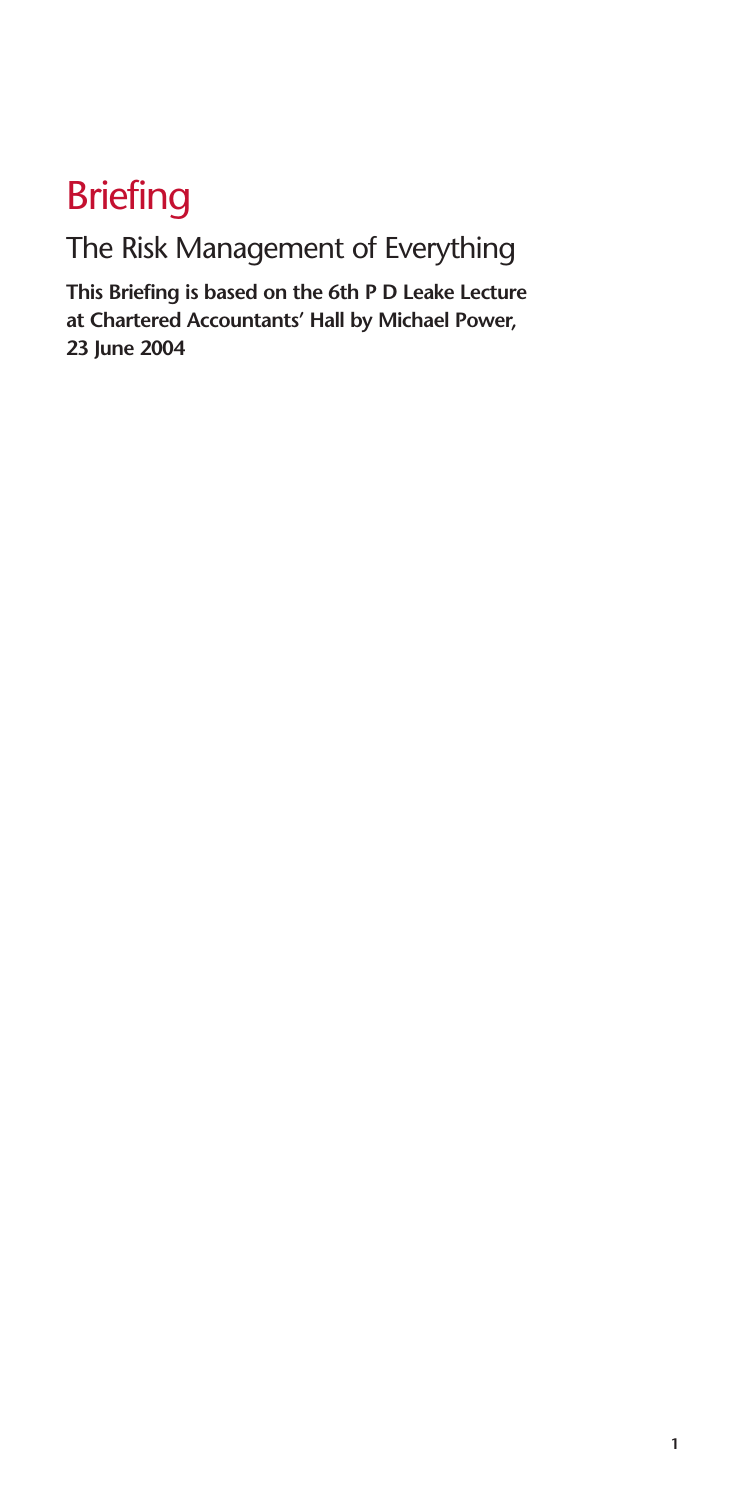I recently decided that there was no longer space to store 20 years worth of *Accountancy* and *Accountancy Age*. Prior to disposal I reviewed all the back issues for articles of particular note worth saving. In the course of this process, a number of things were striking. First, articles on financial reporting were conspicuous in the 1980s, but in the 1990s it was auditing which seemed to be the main object of discussion. Second, risk and risk management begin to receive regular exposure only from about the mid-1990s onwards. In particular, the late 1990s reveal increasing commentary on practice management and risks to professional partnerships.

This review was not a formal content analysis and the observations are impressionistic. However, the recent accent on risk management by accountancy practices provides the point of departure for this lecture.

The audit risk model, as an idea if not a concrete practice, can be traced back to the 1980s. In time this developed as Business Risk Auditing (BRA) with different firms offering proprietorial variations on the same theme. Of particular interest in this methodological development is the manner in which 'audit risk', originally conceived in terms of the risks *of* client business (sub-analysed into control risk and inherent risk) and the risks *of* the audit process (sub-analysed as sampling and non-sampling risk), came to be understood to include the risks *to* the auditor him/herself. In short the *primary risk*, that the financial statements are materially misstated, has come to be thought of also in terms of a *secondary risk*, the risk of financial and reputational losses to auditors themselves.

Recent professional preoccupations with practice management, quality control and client selection processes are a further reflection of this. Changes in the regulatory environment for the accountancy profession, the emergence of the corporate governance codes, new areas of work driven by new legislation, and the liability environment, all make the focus on secondary risk management very understandable and rational at the level of the individual firm or practitioner. At the macro or systemic level there is more cause for concern. The accountancy profession as a whole, which has historically been

granted a monopoly over work regarded as essential to the risk management of the corporate economy, namely auditing, may be becoming preoccupied with risks to itself. However, this is much more than an accountancycentred story of the problems created by the liability law, as some would argue. It is systematic, cross-functional and concerns many other agents and agencies in society. Indeed, society is facing a major challenge, whereby those agencies traditionally charged with handling (pooling, collectivising, reporting) primary risks on behalf of others, such as professions, insurers and government, are focusing increasingly on their own risks with a view to avoiding responsibility, blame and financial penalty.

This is the problem underlying the idea of 'the risk management of everything', namely that there is an ongoing shift in society in the balance between primary and secondary risk management, with a marked growth in the latter.

There is no doubt that risk talk and ideas of risk management have become more prominent in recent years. Specifically, since 1995, the year that Barings bank collapsed and Shell experienced reputational damage with the disposal of Brent Spar in the North Sea, there has been a literature and conference explosion in the risk management area. New journals have been created and old journals have been renamed to include the word 'risk.' Numerous texts book have been written on risk management, particularly on new objects of concern such as 'operational risk' and reputational risk. Regulatory changes, notably the Basel 2 proposals for banks,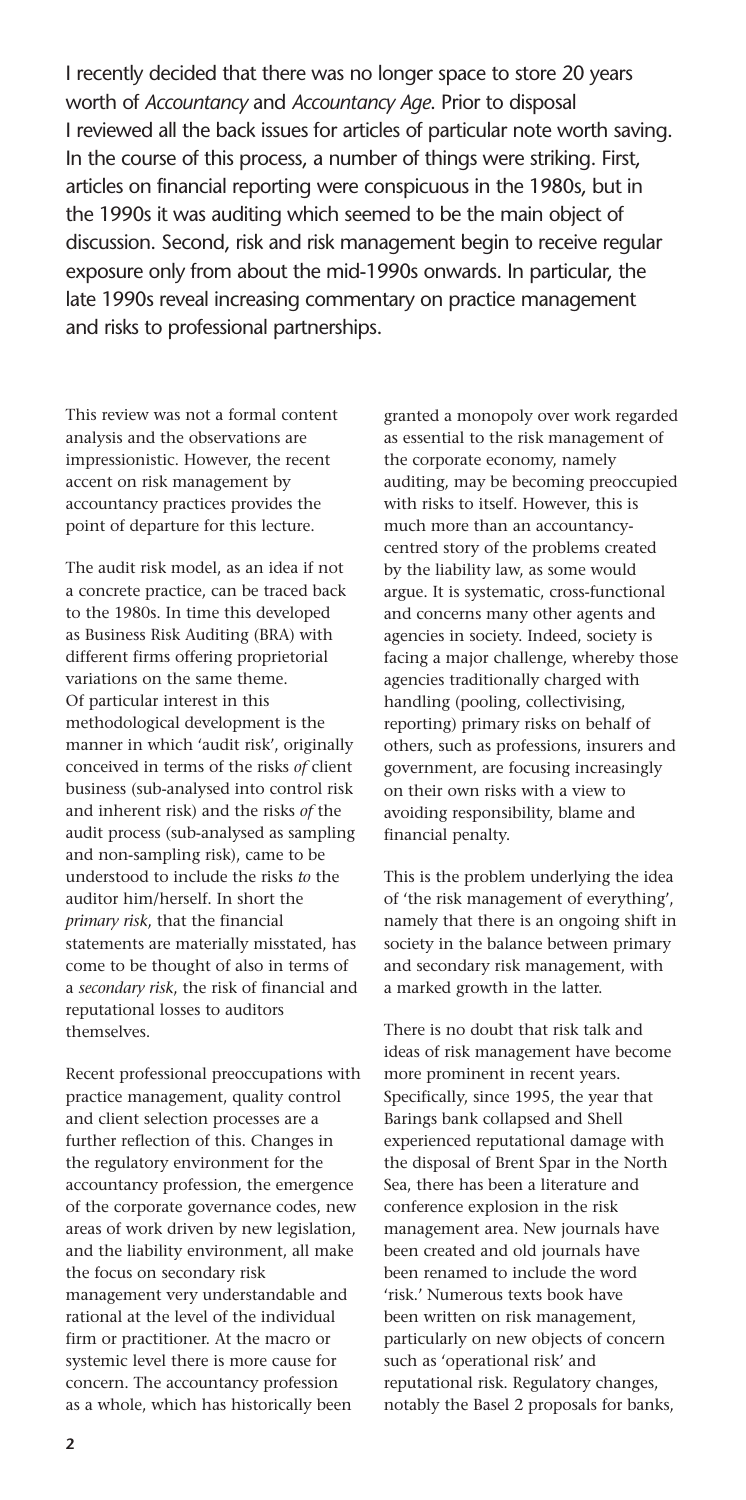have provided a further stimulus to the risk management industry and in many organisations senior risk positions, like chief risk officers, have been created. In the UK public sector, central government has undertaken a major risk management initiative and risk is becoming a basis for challenging the quality of public services.

Over this period the quantitative expansion of risk management has been accompanied by very important qualitative changes, notably the alignment of risk management with good governance agendas. In addition, there has been much talk of the strategic benefits to organisations resulting from more explicit risk management.

This lecture strikes a more critical tone and argues that the rise of risk management has been characterised by an increasing accent on risk management for defensive and secondary risk management purposes, and that this shift in focus may in fact pose very serious risks to society.

The argument begins in the very heartland of accountants and auditors: internal control.

#### **The rise of internal control**

Six years ago in 1998 I gave the first P D Leake lecture on the theme of *The audit implosion: regulating risk from the inside* which anticipated the growing importance of internal auditors and organisational internal control systems. Since then, the Turnbull report has become a blueprint for thinking in the UK, expanding its influence well beyond the intended private sector audience to become a generic conceptual framework for internal control and risk management. In addition, internal control has been elevated from its lowly and private organisational position to become the basis for enterprise-wide risk management thinking, for risk-based regulation, and for accountability and governance. In short, internal control is now an unshakeable part of the moral economy of organisations in which specific responsibilities for different categories of risk are allocated.

This transformation in the status and scope of internal control is a project of

turning organisations 'inside out' and of making their risk-based internal control systems a public and potential disclosable matter as never before. This process has been under construction for some time. In the USA, the COSO framework in the early 1990s provided a conceptual framework for internal control and is now being remodelled as an enterprise risk management template. The Sarbanes-Oxley Act section 404 takes the public focus on internal control to the next level. Directors of the Securities and Exchange Commission (SEC) registrant companies will be required to evaluate the effectiveness of internal controls relating to financial reporting, and auditors are required to certify the process by which directors arrive at this evaluation and to provide an opinion on effectiveness itself. At a seminar in Spring 2004, it was reported that the SEC expects 20 per cent of the s404 audit opinions to be qualified in some way.

Reporting on internal control effectiveness has always been problematic, and has been discussed in the UK throughout the 1990s since the original corporate governance code was created. While auditors have privately developed a basis for assessing internal controls, to determine the extent of substantive tests, and have been active in reporting on control issues to management, the public reporting of internal control effectiveness has proved problematic. Effectiveness is itself elusive and auditors remain hesitant about giving public opinions in this and other areas because of liability concerns. The historical tendency is for auditors to give opinions on management processes, so the advent of s404 reporting will be challenging and will mark a new phase in the public life of private control.

The rise of internal control systems and their increasingly public role can be explained by a number of factors. First, organisations have come to recognize the self-insurance aspects of good internal controls as a basis for reducing and rationalizing insurance. Second, internal control systems have become central to regulatory strategies, such as Basel 2, concerned to work with the grain of organisations' own systems. Third, the rise of internal control is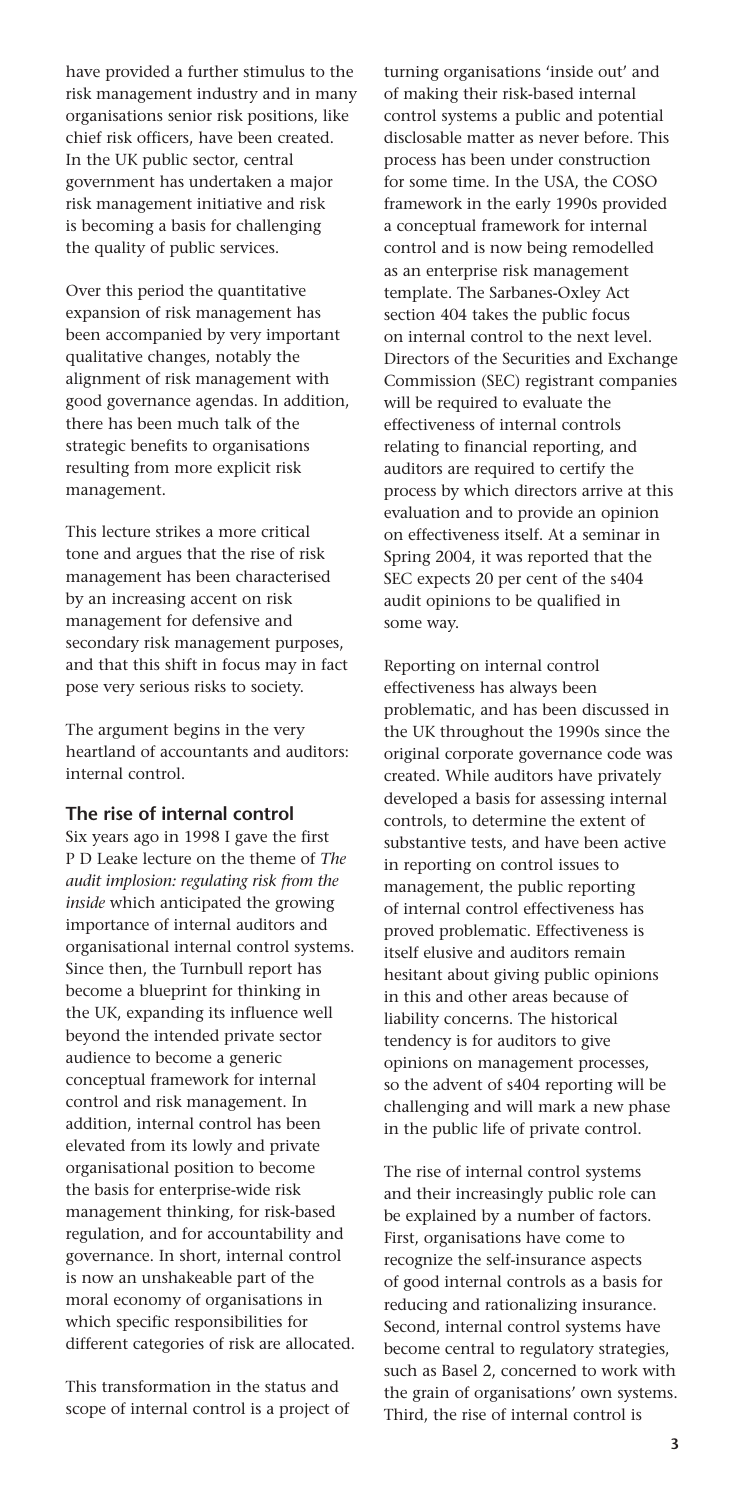symptomatic of an institutionalised mode of responding to crisis and failure by extending the formalisation of reporting and control functions. Sarbanes-Oxley is a classic example of this as a response to Enron and other high profile failures. More generally, we observe that a whole spectrum of difficult primary risk issues get translated into problems of organisational control systems. These organisational translations of risk are to be seen in the cases of BSE and farm management systems; the Shipman murders and registration and monitoring systems for doctors in the UK; earthquakes and building regulation controls; terrorism and the organisation of security services.

Societies have no option but to organize in the face of risk, and this extends the reach of internal control into every aspect of organisation life. Given the significance of organisations for individuals (we work in them, buy goods and services from them, send our children to school in them), the rise of internal control is part of the risk management of everything. However, the rise of internal control as an unquestionable principle should also give cause for some concern. Such systems may project ideas of controllability which are unjustified and which may generate expectations gaps of a new kind. Will auditor reporting on such systems in fact improve public trust in organisations, or will it represent a form of risk management which looks increasingly defensive and uninformative, the managerial equivalent of political spin?

The challenge for policy makers is to understand how the logic of secondary or reputational risk management is beginning to percolate and pervade internal control and risk management agendas. This is as true for the state as it is for business.

#### **The state as risk manager**

Modern states, with welfare and social insurance systems, have always been concerned with the management of social risk. However, such states have only recently begun to think of themselves explicitly in terms of risk management ideas. In the UK, this change has been largely brought about by a number of crises, notably BSE and

the handling of the foot and mouth crisis in the public health domain, and project and systems failures, such as in the UK passport office. In recent years state sector organisations have begun to import and implement risk management ideas and blueprints from the private sector. There is an observable 'Turnbull effect' in schools, universities, hospitals and charities, and financial and project risk management has become an important feature of private-public partnerships.

Two areas where the state as risk manager is most evident are the emphasis on risk communication and the development of explicitly risk-based regulatory systems.

#### *Risk communication*

The significance of risk communication has been argued for many years, but has only relatively recently begun to surface in public policy. A critical community, including academics, has argued for many years that in matters of public interest, particularly health and safety, risk acceptance decisions cannot simply be left to scientific experts. The distributional issues involved in public risk management demand greater democracy in the decision process and many areas of risk knowledge are themselves so uncertain that scientists cannot claim any unique authority. Indeed, scientists began to find themselves on the back foot, arguing both that they are the risk experts, but admitting that many areas of relevant scientific knowledge are essentially conjectural.

In this setting, where public perceptions of risk may also be varied, it has come to be accepted that the legitimacy of public risk management policy demands a degree of communication and involvement with the public and with stakeholder organisations.

Extending this line of argument, it can be claimed that risk communication practices are in part concerned with managing the reputation of government, a reputation which can be said to be 'at risk' where there is a gulf between public expectations of performance and service delivery, and perceptions of that performance. The idea of an 'expectation gap' is of course well known to accountants, but is not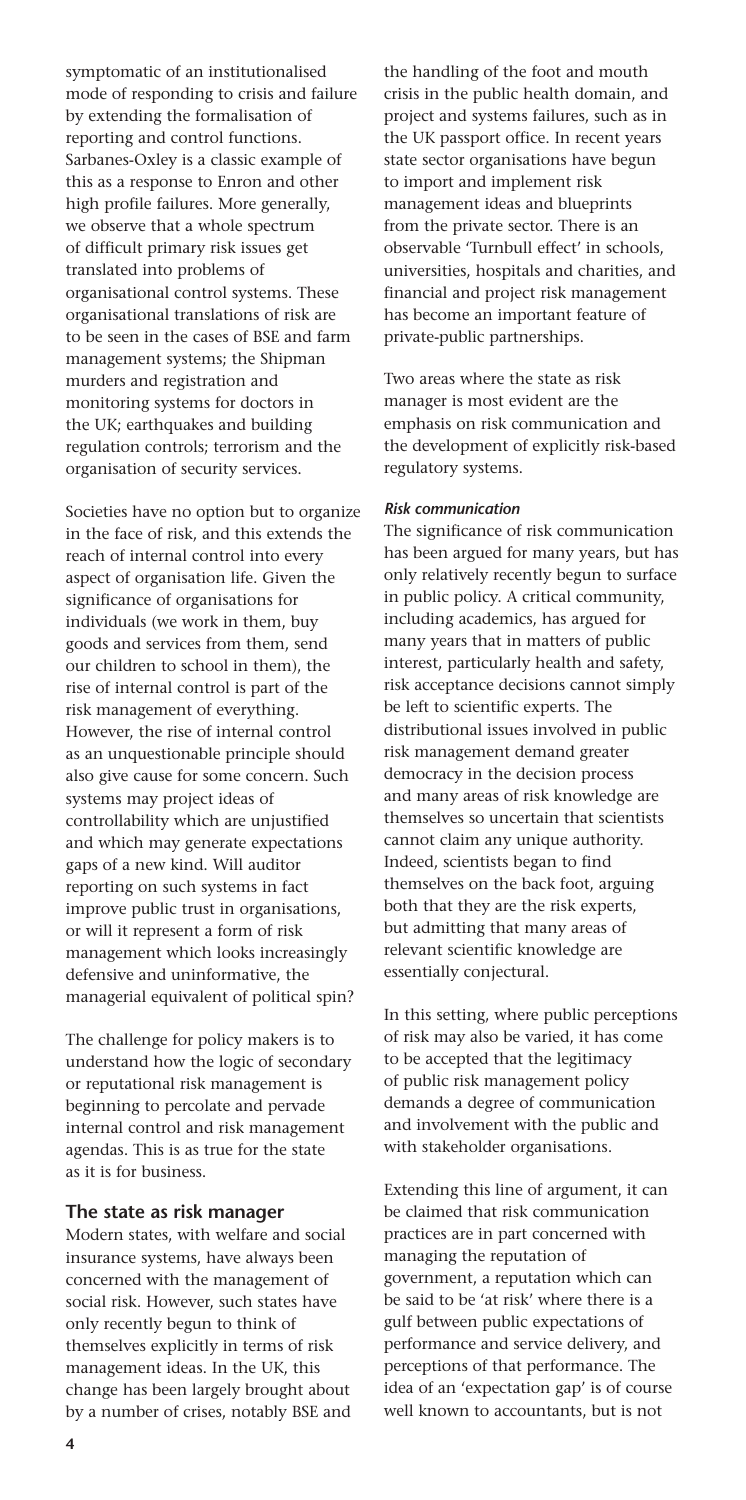unique to the problems of auditors. Such gaps can be managed with strategies to change the performance dimension of the gap. Alternatively, or in addition, an attempt can be made to change the expectations dimension of the gap, i.e. to 'educate' and enfranchise relevant publics via risk communication and participative schemes.

An important feature of risk management and this accent on risk communication in the domain of public policy is the management of reputational or political risk to government. Another way of putting this is to suggest that, while government and its agencies, such as the Department of Health, certainly focus great efforts on first order risks to the public associated with, say, mobile phone radiation and food quality, there are also more conspicuous strategies to manage reputation by avoiding the potential for blame.

One potentially important aspect of risk communication concerns the very concept of 'risk' itself which, though subject to different definitions, implies the *ex ante* possibility that things can go wrong or not turn out as expected. This is relevant to the second public policy theme in risk management – risk-based regulation.

#### *Risk-based regulation*

It is now well known that there has been a profound shift in ideas about regulation in the last 20 years or so. Regulatory systems increasingly seek to work with the grain of organisational control practices, enlisting them in the regulatory process and preferring to establish broad frameworks rather than detailed rules. The Company Law review in the UK has this ambition. This approach has the merit of being efficient and cost-effective and gives regulatory processes a legitimacy that an older command and control style may have lacked. Organisational internal control systems are an essential feature of this style of regulation, its mirror image at the organisation level.

States have created a number of distinct agencies to regulate specific functional areas. In the UK the Financial Services Authority (FSA), The Food Standards Agency, the Health and Safety

Executive, and the Healthcare Commission are examples, and there are many others. Indeed, the growth of such agencies, particularly in the wake of the privatisation of many utilities, is said to characterise the UK 'regulatory state'.

Some of these agencies have recently become more explicit about having a risk-based approach to regulation. The principle is that an ongoing risk assessment of regulated entities will enable resources to be directed to areas where they are most relevant and where risks are deemed to be higher. Organisations with risk management and control systems regarded as effective i.e., those whose process of self-control are good, can be regarded as low risk and subject to a moderated regime of inspection and enquiry. The operating philosophy of the UK FSA clearly reflects this. Risk-based regulation also provides the basis for a common language between regulator and regulated, even to the extent that the two become more similar in their formal structure ('isomorphism').

Some regulators are making increasingly explicit claims that risk-based regulation means that regulation is not an insurance process, that things can go wrong and that such agencies cannot be *a priori* responsible for every possible failure. Being public about this meaning of risk is a kind of reputation management strategy, an effort to displace an apparent public expectation of zero-failure, exacerbated by political discourses of zero-tolerance.

Here the politics of risk becomes complicated. On the one hand events like the demise of Equitable Life might be regarded as tolerable from a statistical or systemic point of view, but is experienced by large numbers of people as catastrophic. So whatever *ex ante* risk-based communicative strategy is adopted for reputation management purposes, *ex post* it will remain difficult to control public responses because crises are distributional and impact on some people more than others. Despite this, reputation management has emerged as an ambition to control such public responses.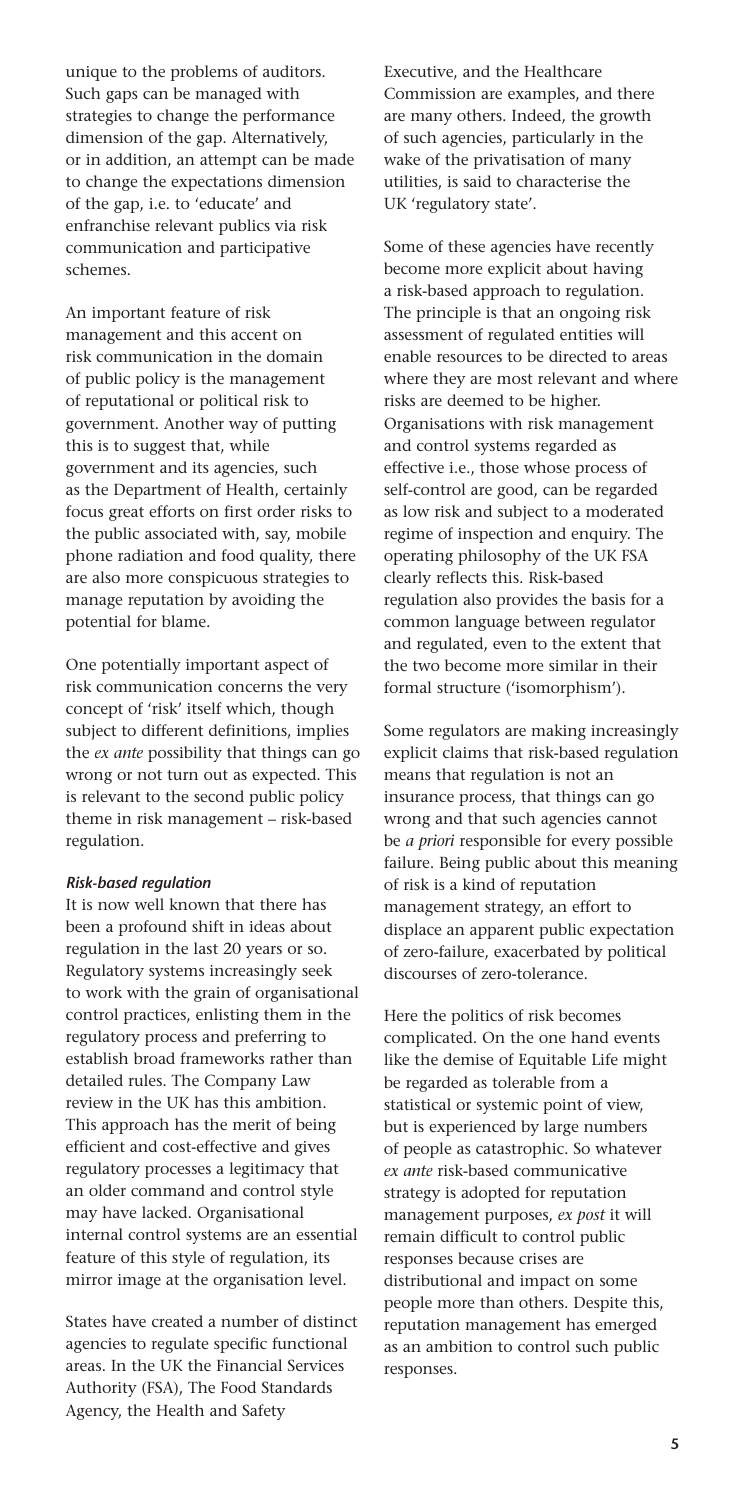#### **Reputational risk**

Most businesspersons today, when asked about the risk which worries them most, will often mention reputation. Yet the idea and practice of reputation management is itself very young, created in the wake of Shell's experience of attempting to dispose of Brent Spar in the North Sea in 1995. In an orchestrated campaign against the company, stations were boycotted, particularly in Germany, and there was resulting economic loss. In response the company undertook a sweeping internal review. Sea-based disposal of the old unit was calculated to be the least environmental harmful option, but Shell had failed to communicate this to the public and to relevant interest groups.

An example closer to the home of accountants concerns the demise of the firm Andersen. The lesson seems to be that the actions of a few employees can bring down an entire organisation via a 'multiplier' effect – markets can interpret the actions of the few as a signal about the culture of the whole. The event certainly galvanised reputation management thinking within the accountancy profession. Specifically, the client acceptance and retention decision, assessment of the 'tone at the top' of clients, and the risk management of accountancy firms themselves have all received considerable attention in recent years.

From an accounting point of view, reputational risk turns the concept of materiality upside down. Traditionally, but not exclusively, thought of in terms of financial magnitude, reputation means that even apparently small events or losses, such as a minor regulatory fine, can have larger repercussions. Much depends on how and whether certain events are *amplified* or not by wider social processes, not least the media and legal systems. And these amplification processes are not normally under the control of most organisations. This means that reputation risk reflects a new sense of vulnerability, a dread factor for senior managers as well as politicians, and has created new demands to make reputation 'manageable'.

While organisations can do much themselves to mitigate these secondary or reputational risks, they remain hostage to the institutional environment in which they operate. Effort is being expended on external stakeholder and relationship management, including the development of strategic partnerships. From this point of view, the current interest in Corporate Social Responsibility (CSR) can be argued to be a defensive strategy; CSR is simply subsumed within reputation risk management.

If everything can potentially threaten reputation, then reputation risk demands the management of everything.

#### **Explaining the risk management of everything**

To summarise the argument so far; there has been an explosion of risk management practices since the mid-1990s across a wide variety of organisational contexts. Internal control has emerged from being a private matter to being at the heart of organisational governance; internal control and risk management have become increasingly co-defined; the UK state has begun to think explicitly of its risk management role and riskbased regulatory organisations are more prominent; categories such as 'reputation' have emerged to characterise a newly visible kind of threat to organisations. In short, risk management seems to be everywhere.

#### *Why has this happened?*

The common sense answer is that the rise of risk management is simply an efficient response to the fact that the world has become more risky, i.e. dangerous. The sociologist Ulrich Beck, author of *Risk Society*, is often attributed with this view (a little unfairly). However, it is more accurate to say that while the world of developed economies is now much safer from natural dangers, it has generated a number of man-made risks as side effects of progress. Many societies are more conscious that these issues demand organisational control, intervention and management. Expectations have increased because, as Beck rightly argues, processes of individualisation in modern societies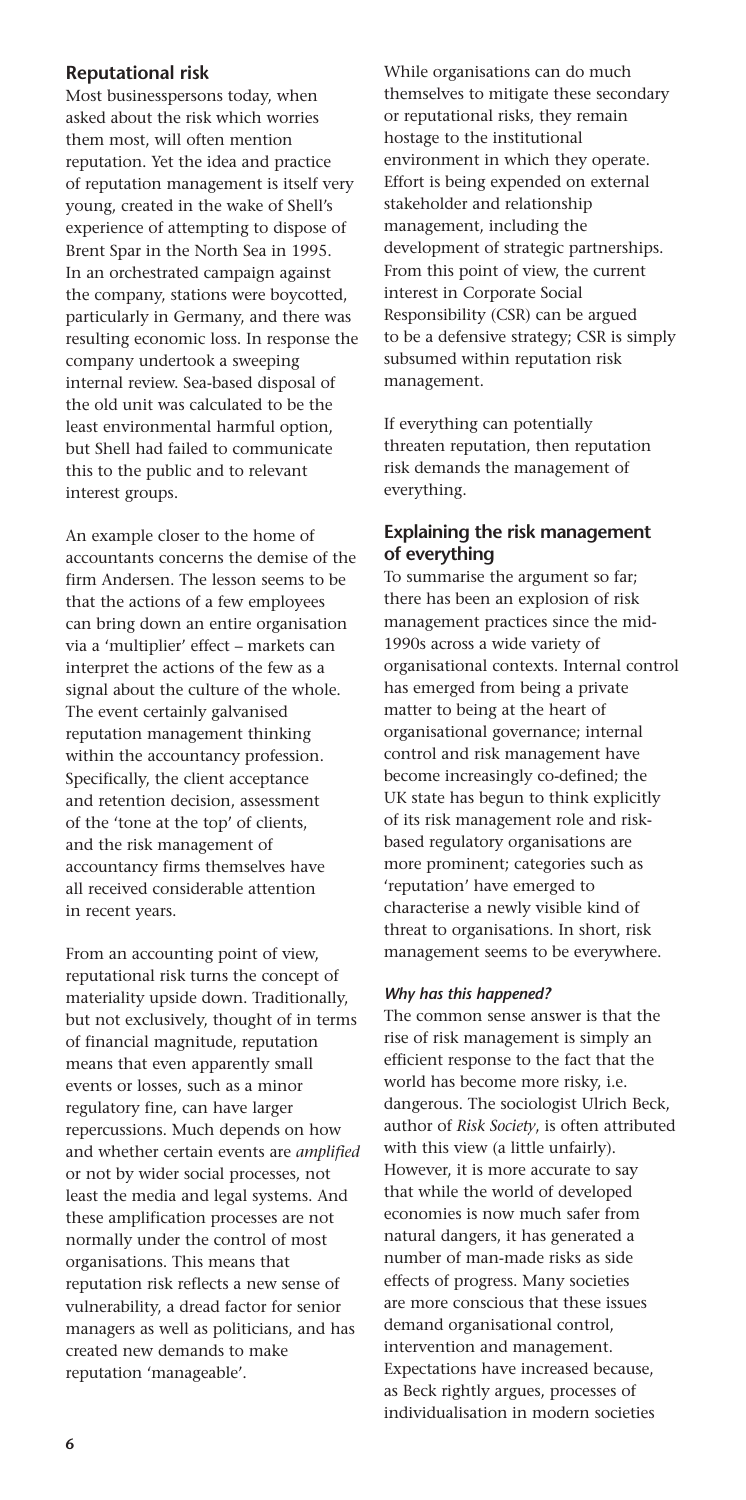have also increased, creating more demanding contexts in which all organisations now operate. These social environments are sometimes described in terms of 'compensation' or 'blame' cultures, but they are also environments which simply demand more decisions in more areas of life.

Accordingly, risk management and the wider 'Turnbullisation' of UK organisational life is primarily a defensive response to a more activist and demanding organisational environment of consumers and stakeholders. The risk management of everything may well reflect increased attention to primary risks to health, financial and physical, but it is also characterised to a very large extent by secondary risk management of reputation.

Of course, it can be argued that the distinction between primary and secondary risk is artificial for organisations whose assets are largely intangible and reputational. The primary risk is identical to the secondary risk. So the rise of reputational risk management is simply a product of the emergence of the 'new economy' and the need to manage intangibles. And for brand rich organisations, it is completely rational to manage reputation. Nevertheless, secondary risk management remains an issue for individual organisational actors for whom the costs of blame are perceived as high. The risk management of everything involves everyone becoming a risk manager.

We should be very concerned about a society and its constitutive organisations (professional bodies, corporations, universities, hospitals, etc.) when they expend increasing resources on defending themselves. The consequences of an obsession with secondary risk management are potentially very serious.

#### **The risks of risk management**

Claims for the benefits of risk management are numerous. In financial services organisations, risk management has enabled a new focus on asset and earnings quality. In the corporate sector more generally, risk management has become perceived as integral to business strategy and to value creation. Risk

management has been shifted from a back-office, transaction-veto defensive role into a fundamental part of the business model. Risk officers and chief risk officers have been created as champions of risk management, seeking to embed the risk management gospel within a broader organisational culture. In the public sector, risk management is becoming part of the way organisations challenge themselves in the absence of market mechanisms. And in all these settings it is widely accepted that the managed taking of risks is essential to progress and the creation of value – with the exception of extreme enthusiasts for the precautionary principle.

Notwithstanding these claims, for which there is considerable support, time may show that risk management is more like the latest management fad than a timeless panacea. And there is a darker side to these developments than is often apparent.

*Legalisation and hyper-internal control* The accountancy trade press regularly reports practitioner concerns about the costs of compliance with corporate governance initiatives. The Sarbanes-Oxley legislation seems to have taken these concerns to a new a level, but compliance with International Accounting Standards, the proposed review of the Turnbull guidance, recent FSA proposals for reporting on corporate governance and the impending regulation of the Operating and Financial Review (OFR), not to mention Basel 2 for the banking sector, add to the weight of opinion about the corporate regulatory overload.

There are genuine economic risks of the internal control and risk management explosion. Getting the cost to benefit ratio wrong of such initiatives means that they will be far from economically efficient, even if they satisfy political demands for action. While such a regulatory evaluation is important, some effects of risk management are not only hard to quantify, but require in the first instance adequate conceptualisation.

The growth of risk management out of internal control involves an intensified focus on process, and on auditable trails of documentation. This creates a certain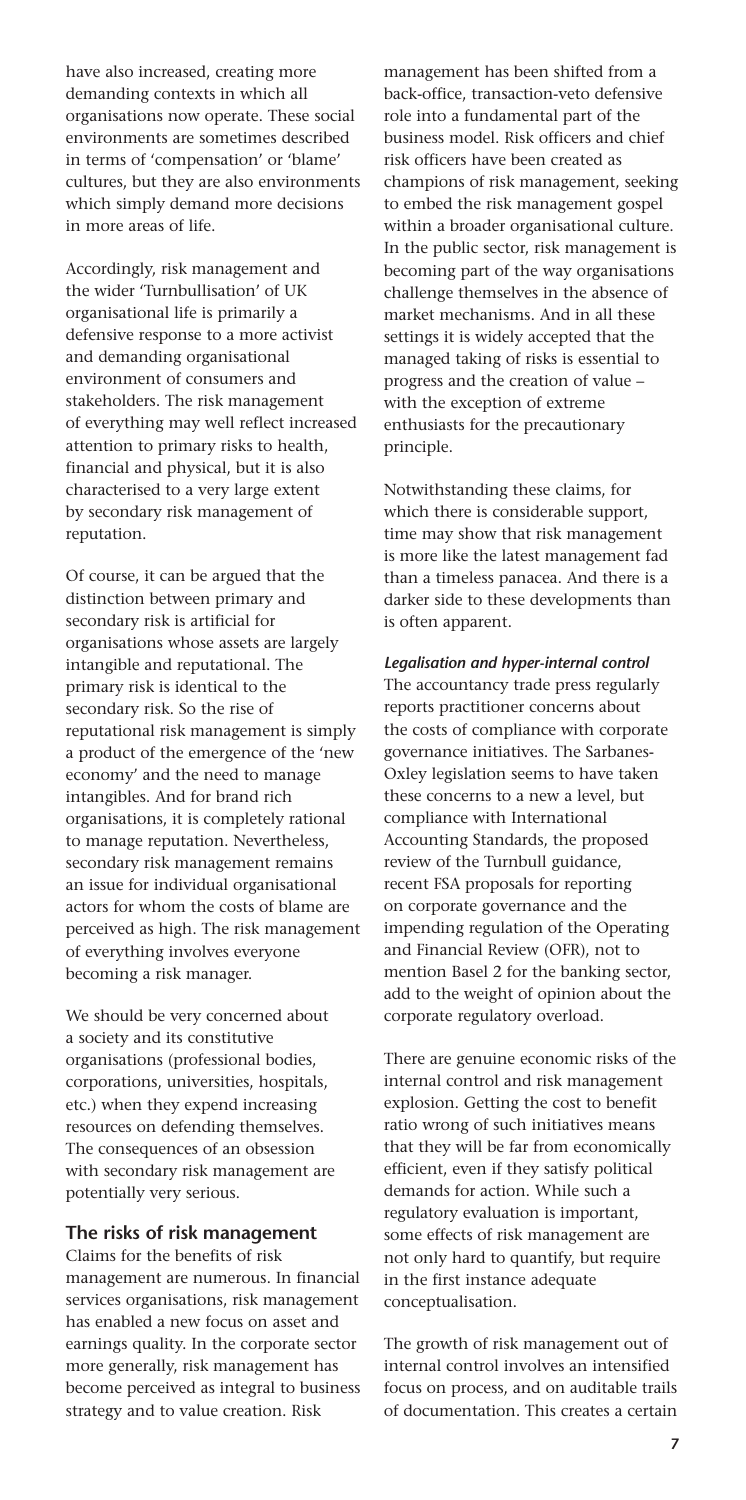internally *legalised* organisational environment. Legalisation does not mean the law literally but the process by which a distinctive style of rule making pervades organisational life. From this point of view, the formal difference between laws, voluntary codes and in-house procedures matter very little; what matters is their effects. Indeed, it can be argued that many organisations, and perhaps accounting firms too, internally amplify imagined legal risks with internal processes which systematically build in forms of caution, and which create incentives for responsibility avoidance via formal modes of compliance. There is a vicious circle linking the multiplication of rules to rule-like actor mentalities. Risk management systems 'hard-wire' defensiveness in organisations but this is not to be identified simply with risk aversity. Systems may well affect risk appetite, but it is only necessary to say that they enable responsibility avoidance, whereby agents allocate more non-productive time to managing the secondary risk of adverse outcomes.

If the 1980s was the decade of intensifying external accountability for organisations, the 1990s and the corporate governance revolution added pressures for greater internal accountability, facilitated by an internal control system which is also a responsibility allocation system. Risk management is largely an extension of this trend. A form of *hyper-internal control* amplifies the time and attention spent on secondary risk management by organisational actors and professional agents in a climate of heightened expectation. Typically, as process becomes more finely grained, individuals are increasingly concerned with the risks of being seen not to comply with the system, as well as with managing first order risk in a visible way. However, they are increasingly distracted from first order risk issues and get socialized into a certain way of thinking about the organisation. If one has any doubts on this matter, ask the question: what assumptions about human nature underlie the Sarbanes-Oxley act?

At worst, risk management based internal control threatens to imprison organisational thinking. The fearful

concern with reputational risk leads to a loss of materiality as categories of control become more fine-grained. Indeed, as professional service firms and professions more generally apply these ideas to themselves, they become potentially inward-looking and preoccupied with secondary risk.

The role of professional judgement in society as a whole, not just that of accountants, is threatened by these effects. An implicit contract exists between society and expert occupations. In return for monopoly rights over areas of work, risky but necessary judgments are made for the greater good. These are judgments which could be made reasonably at one time, but might in retrospect turn out to be wrong. Today, this sense of reasonable judgement is subject to increasing pressure from a legalised environment, referred to variously as the 'consumer movement', the 'human rights culture' and the 'compensation culture'. While such external pressures play a role in assuring the quality of professional services, by providing a point of challenge and potential sanction, there is also a growing sense that the defensive investments they trigger are out of control.

Take the recent money laundering regulations in the UK. The press anticipates a wave of 'defensive' reporting to the National Criminal Intelligence Service (NCIS) by accountants and lawyers, managing their own risks in relation to the legislation. In the university sector, student references have become more anodyne and less informative over the years (more like audit reports?). As a consequence, such references have become devalued and employers recruit 'employment risk management' consultants to do searches. So a risk industry feeds on the consequences of secondary risk management.

If we look at the regulations which pervade organisational life, they are all individually reasonable. But they all demand systems of internal control to demonstrate visible compliance, and their collective effect is to force opinion formation underground or to make it only visible in coded form accompanied by complex disclaimers.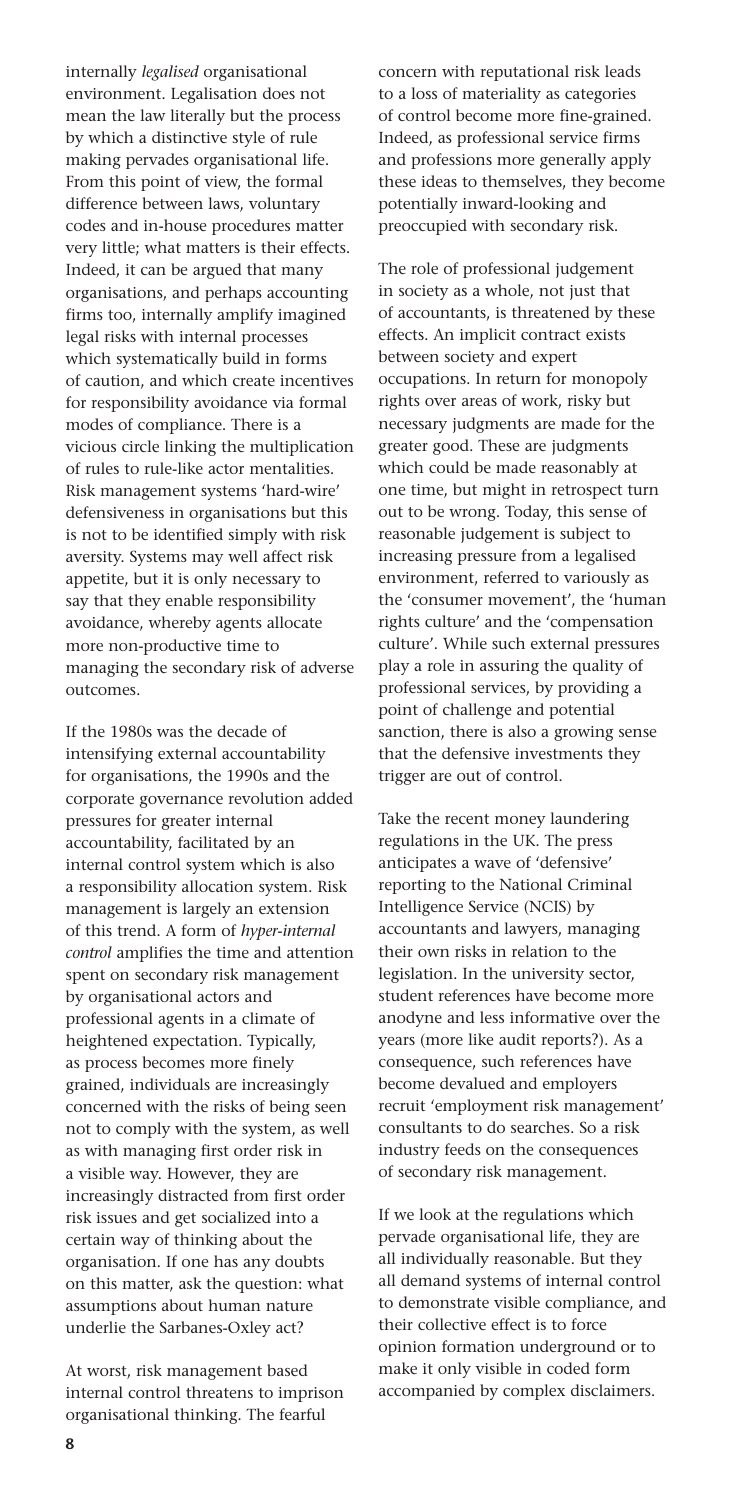Individual teachers, accountants, lawyers or doctors cannot be blamed for this state of affairs. Far from it; it is completely rational to invest in secondary risk management strategies to avoid blame for downside outcomes. The problem is systematic and therefore much more serious. A 'morally thin' environment is being created which, despite much talk of the 'opportunity' inherent in the new risk management and the Sarbanes-Oxley requirements, is profoundly damaging to professional cultures. Whatever critique might be mounted about those cultures, such as their historical lack of accountability, it remains true that all individuals in society need, at crucial times and without hesitation, to trust professional judgement, whether that of a tax adviser or a doctor. That need is frustrated when those same professionals, including politicians, appear to be preoccupied to a great extent with their own risk. The risk management of everything, and the rise of hyper-internal control, is a symptom of a profound crisis in our trust in informed but necessarily imperfect judgement.

#### **Conclusions and recommendations**

It has been suggested that a certain kind of secondary or reputational risk management increasingly pervades organisational life at all levels of society. A growing activism and individualism in the environments of organisations, amplified by political pressures, has resulted in an intensification of internal control practices. From this broad point of view, despite the positive talk, the new wave of risk management can be regarded as a defensive reaction to an increasingly demanding environment. Professionals will argue that that the law, an aggressive media and an overresponsive political system are at the centre of this story. Certainly, the free press and media, core institutions of liberal democracies, are not without reputational issues of their own in early 2004, but they remain a powerful conduit for secondary risks to organisations.

The risk management of everything is not simply to be discussed at the level of the effects of organisational internal controls, although this is where the current discussion has laid most

emphasis. It is also to do with problems of political culture, and the failure to develop a politics of uncertainty in which failure can be openly spoken of both *ex ante* as possible and *ex post* as not always blameworthy.

Assuming the above analysis strikes some chords in the world of practice, what might be done about it? As far as accountancy is concerned, we stand on threshold of some critical developments. Expectations seem to high, maybe too high, that the new OFR will provide a disclosure vehicle capable of satisfying analyst demands for information about strategy and risk, and social demands for information relevant to wider corporate responsibility. In addition, the requirements of Sarbanes-Oxley section 404 will begin to bite for some companies, although this is likely to become diffused as a standard for non-SEC registrant entities as well, rather in the way of ISO 9000. The Turnbull report will be reviewed and the FSA proposes a new form of auditor reporting for the combined code.

In the current environment, it is only too easy to predict what may happen. Reports by auditors and others will default to a standardized form with defensive, uninformative wording. Liability is often regarded as the main culprit for this, but this is doubtful. A change in liability law for auditors might have an effect over the long term, but the secondary risk management practices of many individuals and organisations are now part of their operating culture. A change in the law would provide but a small dent in this. Furthermore, excessive lobbying for law reform may also damage reputation.

The challenge is daunting, because it is not rational for any individual, organisation or professional institute to initiate changes on its own. But this in effect is what will need to happen, with political support. The challenge of the risk management of everything is to roll back the culture of secondary risk management before it consumes organisational life. This effort will need to be conducted at two levels: risk management practice and political discourse.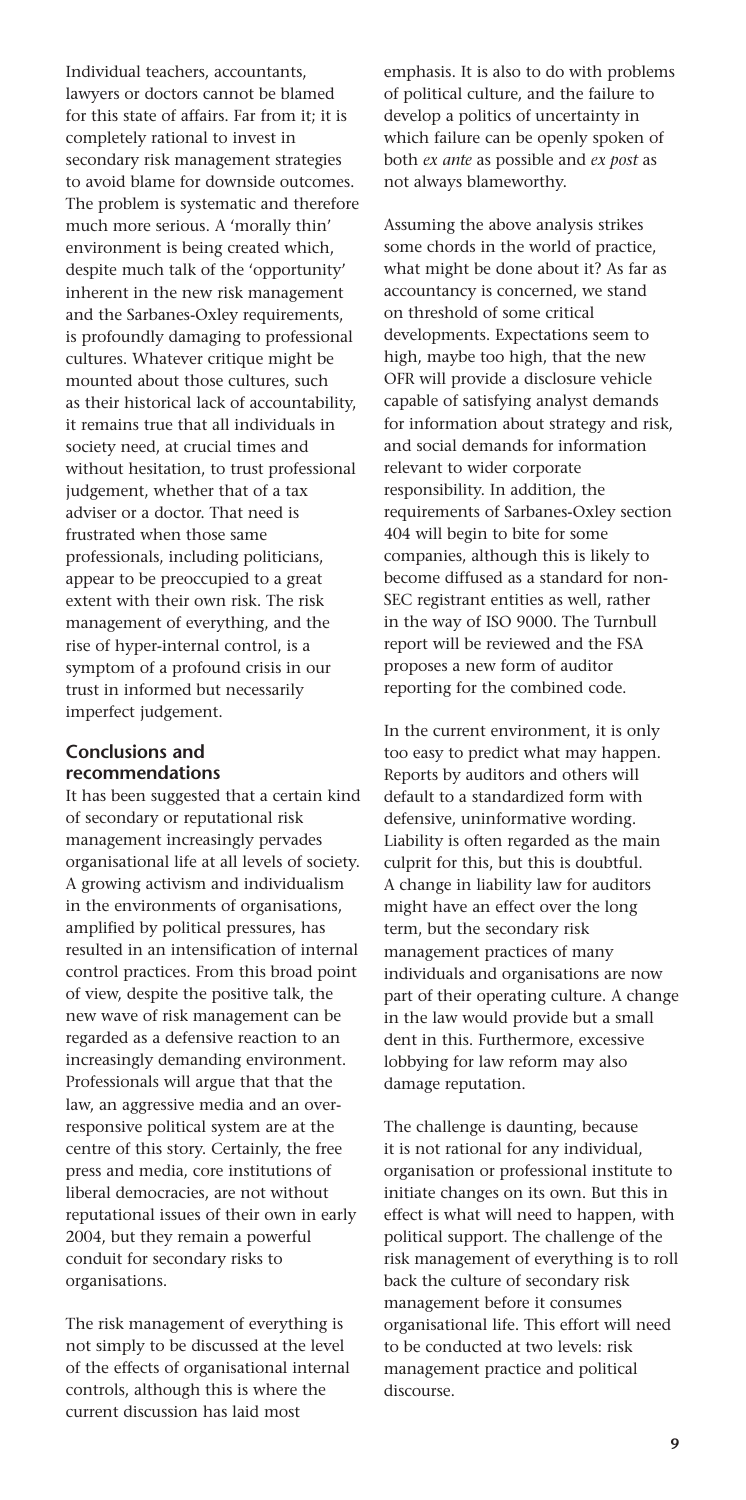At the level of risk management practice, the need is for an 'intelligent' risk management which is not control obsessed and which has a second order capacity to observe and challenge the effects of the internal control system itself. Some organisations will say they already have this intelligence. It is a capacity to challenge the, often very ideal, organisational models and assumptions inherent in risk management standards and the systems whose design they inform. It is also a capacity to avoid being swept away by regulatory programmes – very difficult given the wave of recent initiatives in the corporate world. In addition, there is a need to nurture no-blame internal organisational environments.

There is nothing very original about these suggestions, but they would require all organisations to develop operating philosophies of *experimentation* rather than compliance. From this point of view scenario analysis has value to stimulate the imagination of possible alternatives to the present, rather than as a method of prediction.

At a more systemic or political level a new politics of risk is required. An older politics of risk sought to challenge expert judgement, particularly that of scientists, by increasing public participation in risk management processes. A new politics is required which restores trust in expertise and which re-enlists honest professional judgement in the public domain. The creation of safe havens for judgement does not mean making professionals non-accountable. Rather, it is to have public recognition of the essential dependence of society on that judgement even when failure is possible. A more differentiated public concept of failure would restore to the very centre of its legal and conceptual framework the idea of reasonable judgement which might in retrospect prove to be mistaken.

Outright rogues would need to be dealt with, but only in the context of wider public acceptance that risk means *ex post* failures are possible, as some regulatory bodies are trying to communicate. In short, a politics of uncertainty would create a public understanding of the terms on which

professional opinions of all kinds are offered, an understanding grounded in a political culture which tolerates uncertainty rather than the depressing ubiquity of disclaimer paragraphs. In this world, technical reform of liability law might take place, but it would have to be part of a larger shift in political consensus, a shift in which professional institutes, and corporate and political leaders would need to play a part.

These suggestions may seem very idealistic, and they are no doubt underdeveloped and incomplete. But the stakes are high. The possible consequence of the risk management of everything may be nothing less than the retreat of socially valuable intelligence from the public domain. In this lecture I have tried to suggest that the problem is reflected in, but is much wider than, the position in which auditors presently find themselves. Indeed, society is in a bizarre predicament. Never before has there been such a need for considered expert opinion in so many fields of social and economic life. And yet are we not designing institutions and risk management practices whose effect is to frustrate that need?

An expanded version of the arguments in this lecture is to found in *The Risk Management of Everything: Rethinking the Politics of Uncertainty* by M Power (London: Demos, 2004). Available from **www.demos.co.uk**.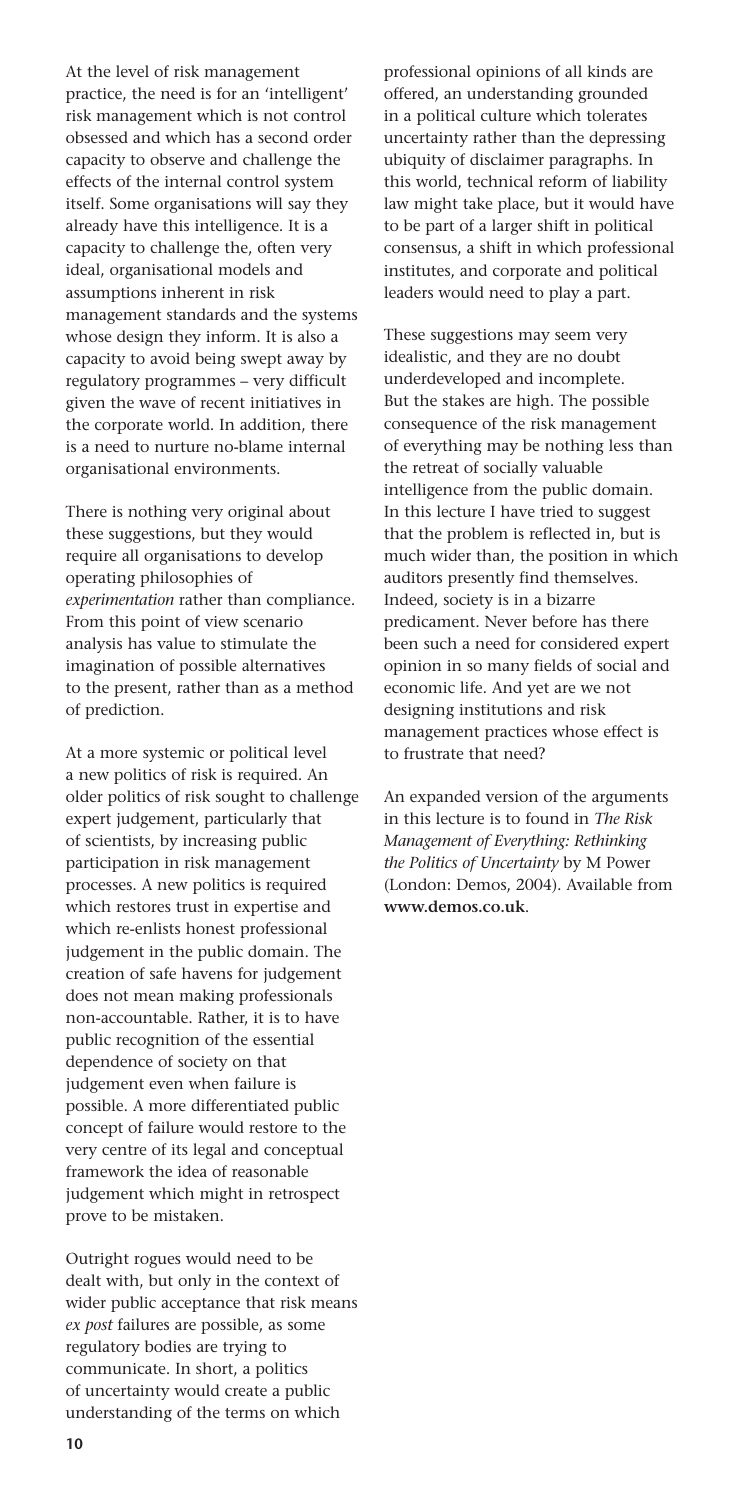### About the author

Michael Power is P D Leake Professor of Accounting and a Director of the ESRC Centre for the Analysis of Risk and Regulation (CARR) at the London School of Economics, where he has worked since 1987. He is a fellow of the Institute of Chartered Accountants in England & Wales (ICAEW) and an associate member of the UK Chartered Institute of Taxation. He has held visiting fellowships at the Institute for Advanced Study, Berlin and All Souls College, Oxford. His research interests focus mainly on the changing relationship between financial accounting, auditing and risk management. He is author of *The Audit Explosion* (Demos, 1994) and *The Audit Society: Rituals of Verification* (Oxford University Press, 1999), which has been translated into Italian and Japanese, and is currently being translated into French. His most recent publication is *The Risk Management of Everything: Rethinking the Politics of Uncertainty* (Demos, 2004).

### Author's acknowledgements

I am grateful to the Trustees of the P D Leake Trust and to the Institute of Chartered Accountants in England & Wales, for financial support. The views expressed are my own and do not necessarily reflect those of the ICAEW.